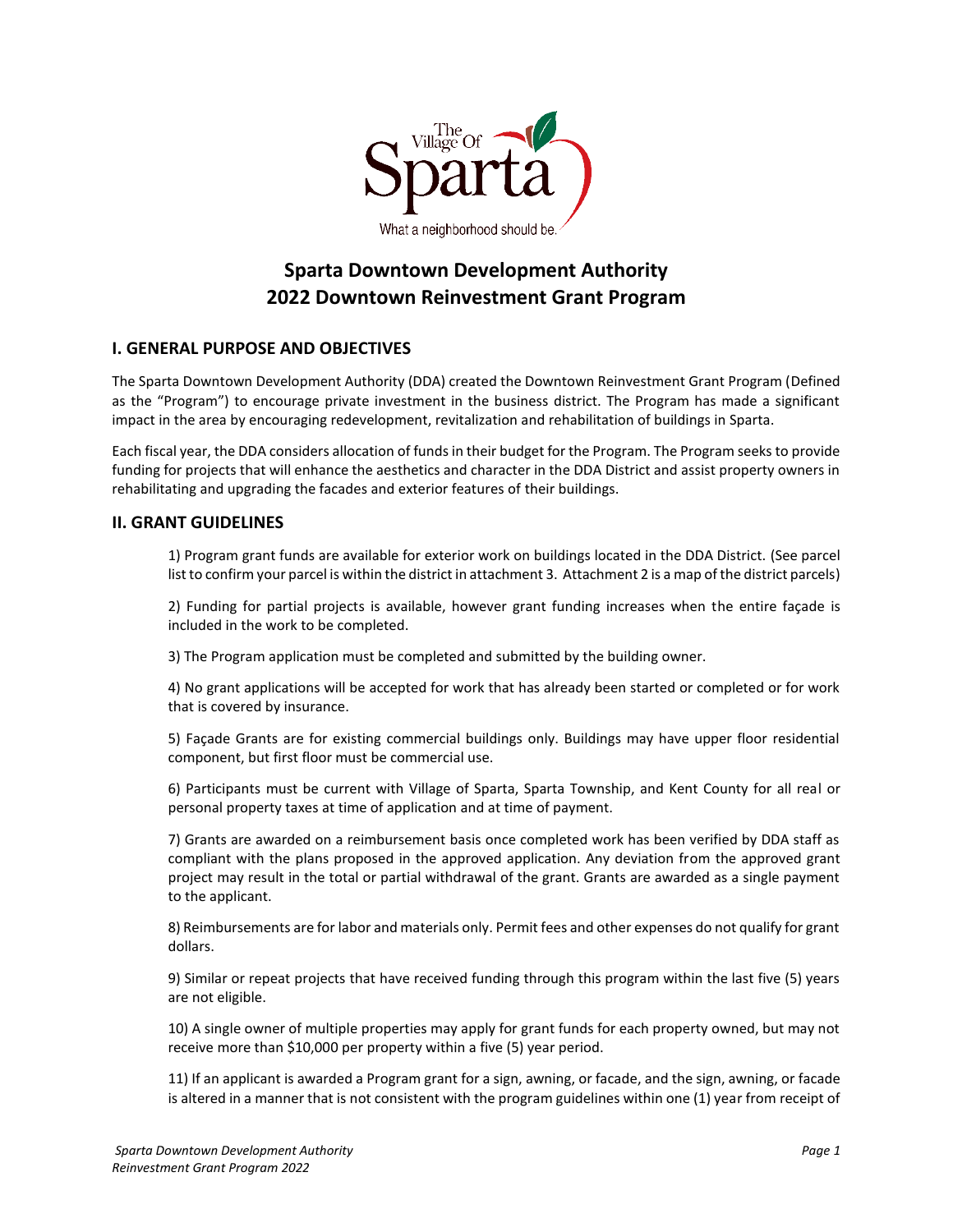façade funds, the applicant may be required to reimburse the DDA immediately for the full amount of the grant.

12) All projects that utilize the Program funding must adhere to all village codes and ordinances.

13) Major Projects (which could include \$100,000 + investments, business retention, business recruitment, or business expansion projects) are eligible for larger grants. Please see DDA Director for more information if your project fits into this category.

# **Section III – PROGRAM DETAILS**

A property may apply for any combination of the grant programs below, but may not receive more than \$10,000 per property within a five (5) year period. Program grants are available for the following types of projects:

## **AWNING IMPROVEMENT**

Awning Grants are limited to a 30% total reimbursement of the awning (includes purchase, replacement, and installation costs) with a total max of \$2,500 per grant.

If Awning is included in a Façade Rehabilitation grant request (which includes more than awning work), then the project is eligible up to 50% total of entire project with a total grant award cap of \$10,000.

#### **SIGNAGE IMPROVEMENT**

Signage grants are limited to a 30% total reimbursement of the sign (purchase, replacement, and installation costs) with a total max of \$2,500 per grant.

If Signage Improvement quality meets the DDA definition of quality signage (see attached) and/or is included with a Façade Rehabilitation Project (more than new signage / replacement), then eligible up to 50% grant of entire project total, with a cap of \$2,500.

## **FAÇADE REHABILITATIONS**

Façade Rehabilitation includes but is not limited to removing slipcovers or non-historic/added facades, repointing brick or replacing mortar joints, replacing or restoring cornices, removing paint from brick, repairing/replacing windows, restoring transom windows, adding flower boxes, streetscape amenities, and painting. These grants are intended to enhance the current façade appearance, and not just replace what is currently there. Maintenance items will not be considered for this grant.

FAÇADE REHABILITATIONS GRANT LIMITS:

Façade rehabilitation and building grants are limited to a 50% match of the eligible project costs, with a max of \$10,000.00 per grant for façade work.

## **RULES**

- 1. All proposed improvements must be approved before work begins.
- 2. A Zoning Site Plan Review Application must be submitted for any work that will change, modify, or alter the exterior appearance of a building. (Contact the Zoning Administer).
- 3. Disbursement is when project is paid in full with receipt or with proper verification. Grant disbursement checks will take up to 30 days once verification is completed.
- 4. Should final payment be lower than approved bid, the DDA will reimburse based on the applicable percentage of the final paid invoice amount.
- 5. Project approval does not replace Village of Sparta Site Plan Review or other Building or Planning Department reviews and procedures; all DDA approvals are required to meet Village and Township reviews.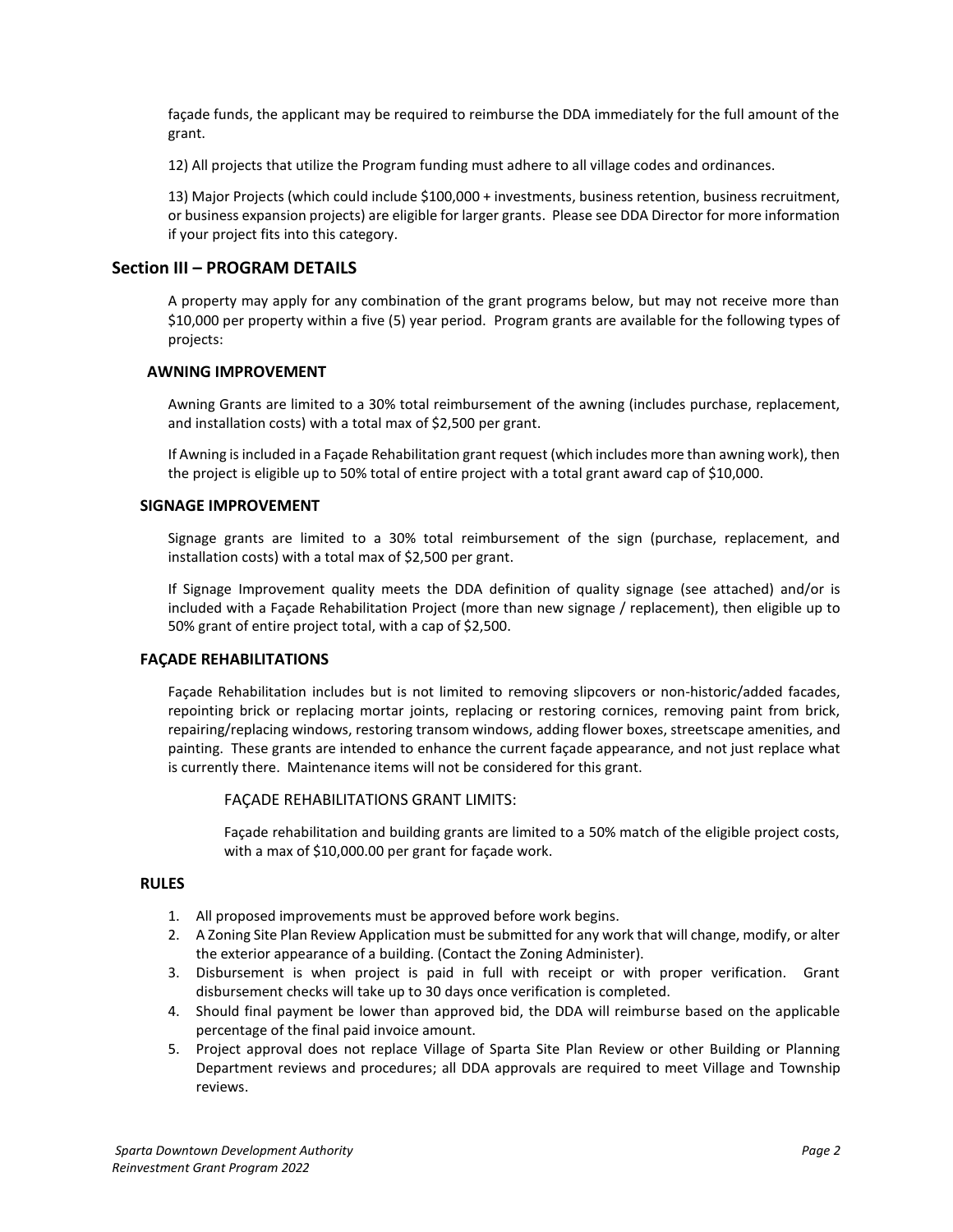## **SECTION IV – GRANT APPLICATION PROCESS**

1. Contact the DDA Director to confirm property is within the DDA and to discuss project eligibility.

2. Complete grant application form. Return the completed application of the proposed work to the DDA Office, 194 E. Division St, Sparta, Michigan including:

a. Drawings of all proposed grant work to be done.

b. Color samples of all final paint selections and/or final building material selections must be included with the application.

c. Itemized work estimates on all project work from contractors or project architects must be included with the application.

d. Photos of the building's exterior including all areas where work is to be performed.

3. The approval process will include without limitation the following:

a. All projects must meet current State of Michigan building standards and codes, as well as building permit requirements and must be approved by Sparta Village Zoning Administrator.

b. Applicants are required to attend and present their grant reinvestment project to the DDA Committee.

c. Meet with the DDA Program Committee to discuss project details and estimates. The Committee reserves the right to request consideration of changes to project and/or color modifications (there are two suggested color palates attached that are recommended by the DDA). Use of the color palates are not required, but recommended.) If the project meets the intended requirements of the Program, the Committee would make a recommendation for funding at the next DDA Board meeting.

d. The DDA Board will review the recommended Project and will have final approval of the grant fund allocation. If the DDA Board seeks to request changes to the project, the project shall revert back to DDA Committee for further revisions. The Committee may choose to take the amended project back to the DDA Board for approval. The Committee does not reserve the ability to allocate grant funding.

d. Applicants receiving approval shall commence construction described within the application within ninety (90) days from the date the grant is awarded. All applicants must complete the construction described in the application within one (1) year from the date the grant is approved. If the applicant is unable to commence construction within ninety (90) days from the date the grant is approved or complete construction within one (1) year from the date the grant is approved, the applicant may submit a written request for an extension for the commencement date or completion date provided the extension request is made prior to the ninety (90) day or one (1) year time limit. The DDA shall not be obligated to allow extensions, but may do so for good cause determined solely by the DDA Board, pursuant to a recommendation from the Façade Grant Committee. The extensions, if granted, shall be for the term and for the conditions determined exclusively by the DDA.

d. No applicant has a proprietary right to receive grant funds. Each request will be considered on a case-by-case basis.

e. The applicant shall be required to furnish photographs of the building's exterior after the construction is completed, as a condition of final grant reimbursement.

f. The applicant is required to obtain all applicable permits and approvals required for the construction if a grant is awarded.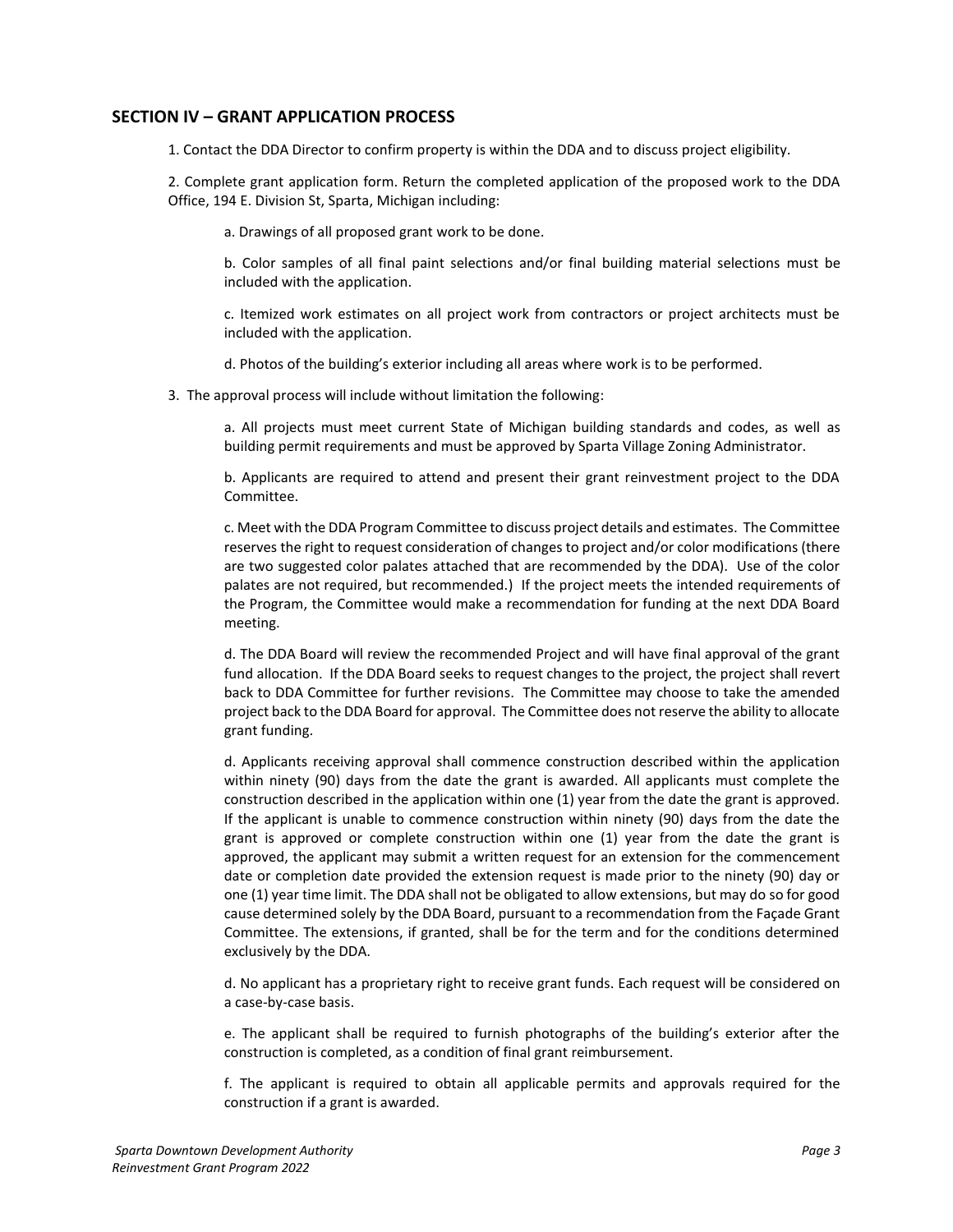#### 4. Reimbursement:

When the grant project has been satisfactorily completed and reviewed, the applicant shall present the DDA office with copies of all paid invoices, including copies of cancelled checks and/or credit card receipts, for a single payment reimbursement of the approved funding. The Final Report Document will be submitted with photos of the finished project when work is completed.

## **Section V – PROJECT TIMEFRAME**

This approval process typically takes between six (6) and eight (8) weeks, but may, in some circumstances, take longer depending on scheduling of the applicant to meet with the Program Committee to review the project. Project work may not begin prior to award announcement by the DDA board or may forfeit the grant award.

# **Section VI – CRITERIA FOR PROGRAM AWARD**

Projects are reviewed with the following criteria in mind:

- 1. Project MUST meet all zoning codes and receive Zoning Approval from the Village of Sparta.
- 2. Project results in an increase in property valuation and generates sales tax revenue.
- 3. Project rehabilitation reflects historic accuracy.
- 4. Project results in a significant increase in downtown foot traffic (retail, residence on second floor, night life, etc.)
- 5. Total investment dollars as provided in the grant application.
- 6. Investment in structure construction or renovation (excluding purchase price).
- 7. Complements existing buildings and improves aesthetic appearance.
- 8. Promotes redevelopment of Sparta DDA District and vitality in Downtown Sparta.
- 9. Property owners that are property tax exempt may not qualify subject to discretion of the DDA board.

## **Section VII - APPLICATION**

Application materials to be submitted include:

- 1. Project must be located in the DDA District.
- 2. Application form, completed and signed by the property owner;
- 3. Sketch of the proposed façade or exterior improvements;
- 4. Any proposed paint, awning, etc. samples;
- 5. Pictures of the existing façade and proposed improvement areas;
- 6. Historic photos of building;
- 7. Itemized cost estimates are required per project element. Each element must be listed separately with an estimated cost. (E.g.: 12 windows \$500.00, tuck pointing \$600.00). These must be provided by licensed or approved contractors. The committee reserves the right to request TWO or more bids from qualified contractors.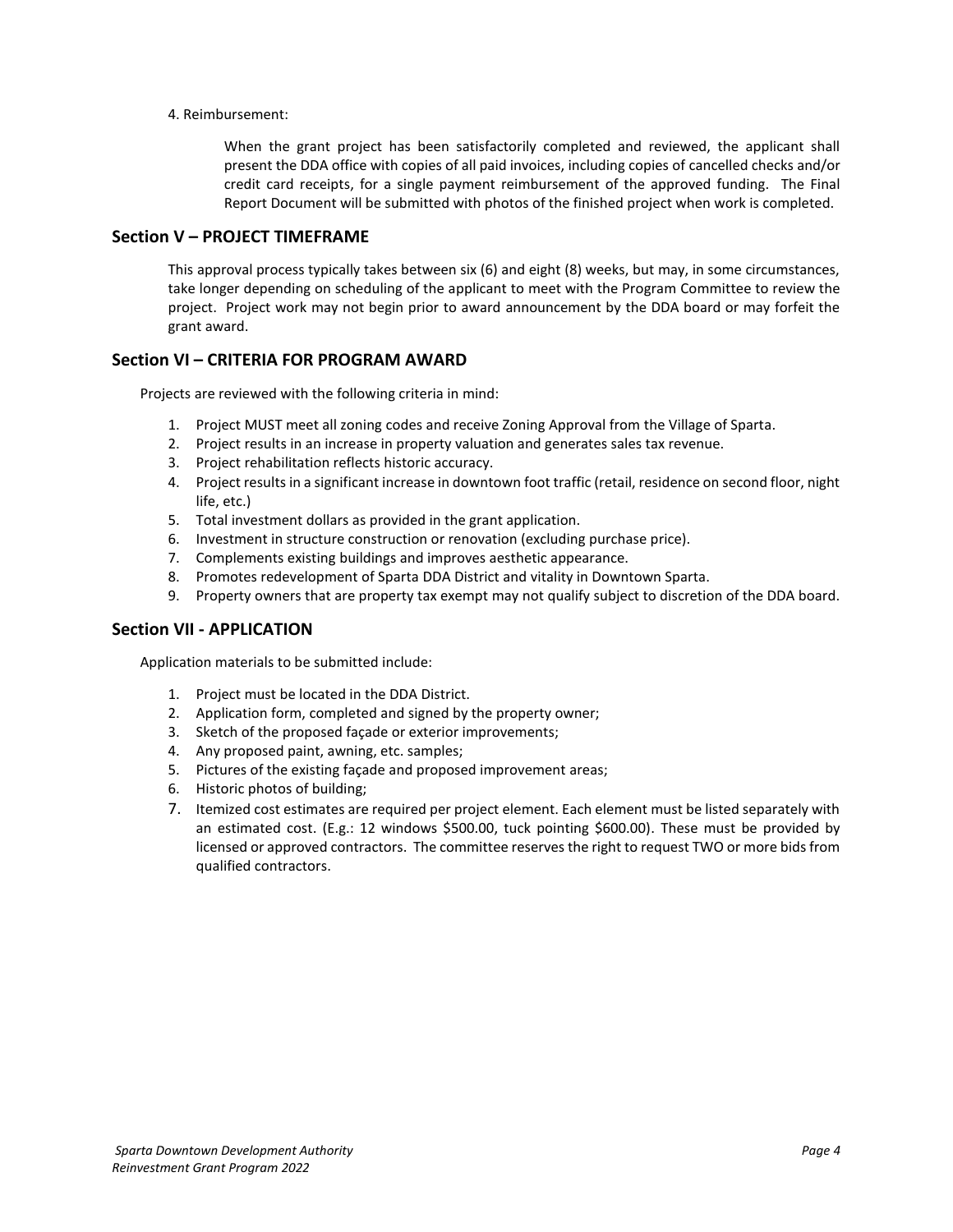# **Sparta Downtown Development Authority 2022 Downtown Reinvestment Grant Application**



|                                                                                                                                                                                                                                                                                                                                                                                                                                                                                                                                      | $\sim$ pour cor<br>What a neighborhood should be. |  |  |  |  |  |  |
|--------------------------------------------------------------------------------------------------------------------------------------------------------------------------------------------------------------------------------------------------------------------------------------------------------------------------------------------------------------------------------------------------------------------------------------------------------------------------------------------------------------------------------------|---------------------------------------------------|--|--|--|--|--|--|
|                                                                                                                                                                                                                                                                                                                                                                                                                                                                                                                                      |                                                   |  |  |  |  |  |  |
|                                                                                                                                                                                                                                                                                                                                                                                                                                                                                                                                      |                                                   |  |  |  |  |  |  |
|                                                                                                                                                                                                                                                                                                                                                                                                                                                                                                                                      |                                                   |  |  |  |  |  |  |
| Proposed Project Start Date: ___________                                                                                                                                                                                                                                                                                                                                                                                                                                                                                             |                                                   |  |  |  |  |  |  |
| Will project result in a new use? If so, please explain.                                                                                                                                                                                                                                                                                                                                                                                                                                                                             |                                                   |  |  |  |  |  |  |
| Type of Work: (Check all that apply) Sign Only _____ Awning Only _____ Façade Renovation _____                                                                                                                                                                                                                                                                                                                                                                                                                                       |                                                   |  |  |  |  |  |  |
| Project Description: (Please be specific)                                                                                                                                                                                                                                                                                                                                                                                                                                                                                            |                                                   |  |  |  |  |  |  |
| *Please include information on any product manufacturer, color (awning fabric swatches and/or paint chips), etc., and a drawing of the proposed improvements.<br>Attach additional sheets if necessary.                                                                                                                                                                                                                                                                                                                              |                                                   |  |  |  |  |  |  |
| How will this project benefit Sparta?                                                                                                                                                                                                                                                                                                                                                                                                                                                                                                |                                                   |  |  |  |  |  |  |
| Estimated Project Cost (by project element):<br><b>Project Element</b><br>Estimated Cost Estimated Cost                                                                                                                                                                                                                                                                                                                                                                                                                              |                                                   |  |  |  |  |  |  |
| *Attach copies of quotes from licensed contractors for each project element.                                                                                                                                                                                                                                                                                                                                                                                                                                                         |                                                   |  |  |  |  |  |  |
| Total Project Estimated Cost: __________<br>Requested Grant Amount: ____________                                                                                                                                                                                                                                                                                                                                                                                                                                                     |                                                   |  |  |  |  |  |  |
| Have you received a DDA Façade Grant in the last five years on this property? Yes / No                                                                                                                                                                                                                                                                                                                                                                                                                                               |                                                   |  |  |  |  |  |  |
| Application materials checklist to be submitted:<br>1. Application form, completed and signed by the property owner<br>2. Sketch of the proposed façade or exterior improvements<br>3. Any proposed paint, awning, etc. samples<br>Pictures of the existing façade and proposed improvement areas<br>4.<br>Itemized cost estimates per project element. Each element must be listed separately with an estimated<br>5.<br>cost. (E.g.: 12 windows \$500.00, tuck pointing \$600.00). These must be provided by licensed contractors. |                                                   |  |  |  |  |  |  |
| The undersigned applicant affirms that:<br>A. The information submitted is true and accurate to the best of my (our) knowledge.<br>B. I (We) have read and understand the conditions of the Façade Program and agree to abide by its<br>conditions and guidelines.<br>C. The decision of the Façade Committee/DDA is final.                                                                                                                                                                                                          |                                                   |  |  |  |  |  |  |
|                                                                                                                                                                                                                                                                                                                                                                                                                                                                                                                                      |                                                   |  |  |  |  |  |  |
|                                                                                                                                                                                                                                                                                                                                                                                                                                                                                                                                      |                                                   |  |  |  |  |  |  |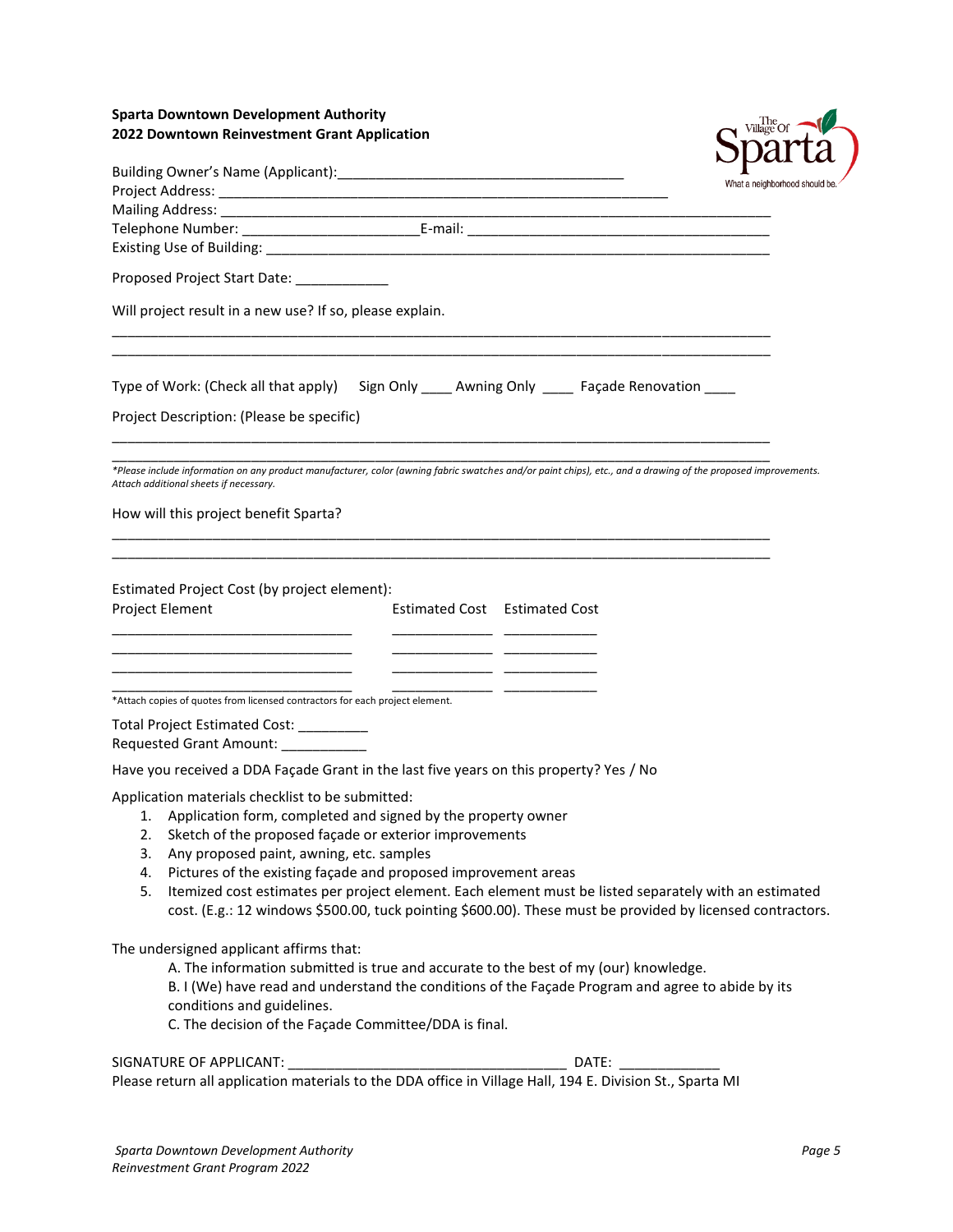# **2022 SPARTA DDA REINVESTMENT GRANT PROGRAM**

# **ATTACHMENT 1 QUALITY SIGN ELEMENTS BY CATEGORY**

This program seeks to bridge the gap in cost between unattractive signage and highly functional, attractive signs that complement a buildings historic character or a newer buildings unique character while creating a more attractive DDA District. The intent of the Signage Improvement Grant is to support three-dimensional, symbolic, projecting signs, as well as storefront signage that is three-dimensional in nature.

Applications simply requesting replacement signs of similar construction and quality, or duplications of existing signs with minimal changes, will not qualify for the incentive.

Signs below are intended to have a cut out shape and not be just a square or rectangle to give character to the sign images. All sign designs shall be custom and individualized, therefore actual pricing depends on size and dimensional elements desired.

| Sign<br>Elements<br>Category<br>One<br>Sign<br>Elements<br>Category<br>Two | * Flat panel signs on alu-panel or alumalite (aluminum on both sides of a plastic core)<br>* Cut out shaped signs (simulated dimensional)<br>* Full color prints with lamination<br>* Simulated dimensional look and full color backgrounds<br>* Custom shaped signs made of extira &/or high density urethane<br>* Simple dimensional features such as cut out letters with beveled edges applied to background<br>* Textured background for interest                                                                                                                                                                                                                                                                        |
|----------------------------------------------------------------------------|-------------------------------------------------------------------------------------------------------------------------------------------------------------------------------------------------------------------------------------------------------------------------------------------------------------------------------------------------------------------------------------------------------------------------------------------------------------------------------------------------------------------------------------------------------------------------------------------------------------------------------------------------------------------------------------------------------------------------------|
| Sign<br>Elements<br>Category<br>Three                                      | * Custom shaped extra, cedar &/or high density urethane signs<br>* Sandblasted clear vertical grain wood or carved backgrounds (like wood chipped look)<br>* Dimensional features such as cut out raised or incised (carved inward on an angle) letters with<br>outline/shadows and simple relief hand-carved elements<br>* Ground signs include custom multiple post structures / hanging signs include decorative welded bracket<br>* Finishing can include painted special effects, finishing letters with mica powders, etc                                                                                                                                                                                               |
| Sign<br>Elements<br>Category<br>Four                                       | * Custom shaped redwood, cedar &/or high density urethane signs<br>* Sandblasted clear vertical grain wood or carved backgrounds (like wood chipped look)<br>* Multiple dimensional features for letters, graphics and borders (intricate, detailed hand-carved &/or welded<br>elements including in the round 3D objects) such as modulation to give more of a realistic appearance or such<br>as air brushing<br>Ground signs include structural base or multiple posts / hanging signs include custom ornate welded bracket<br>Finishing can include more detailed and elaborate painted special effects, full color laminated outdoor<br>durable photos, finishing letters with 23K gold leafing or variegated gold, etc. |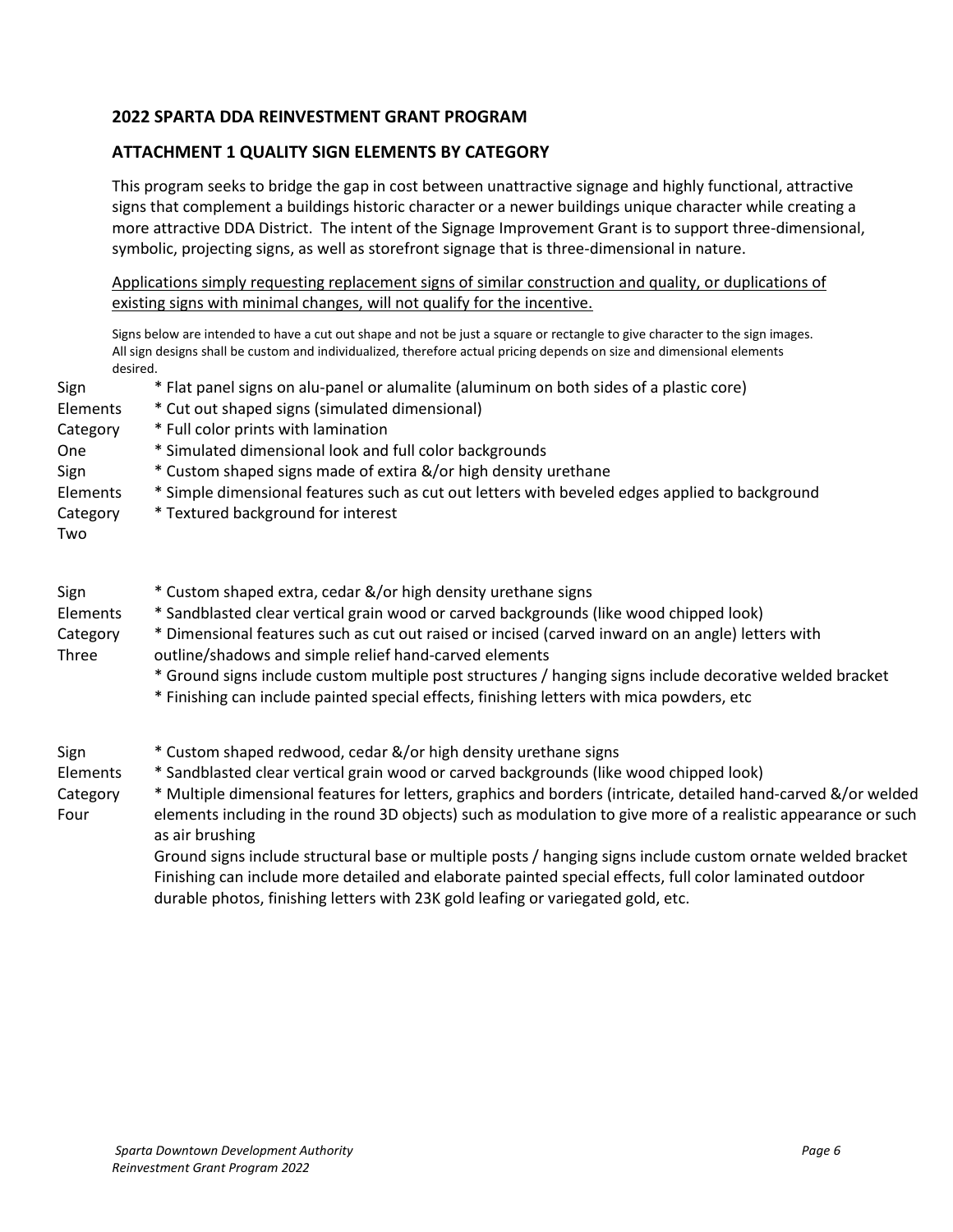# **2022 SPARTA DDA REINVESTMENT GRANT PROGRAM**

# **Attachment 2 DDA Parcel Map**

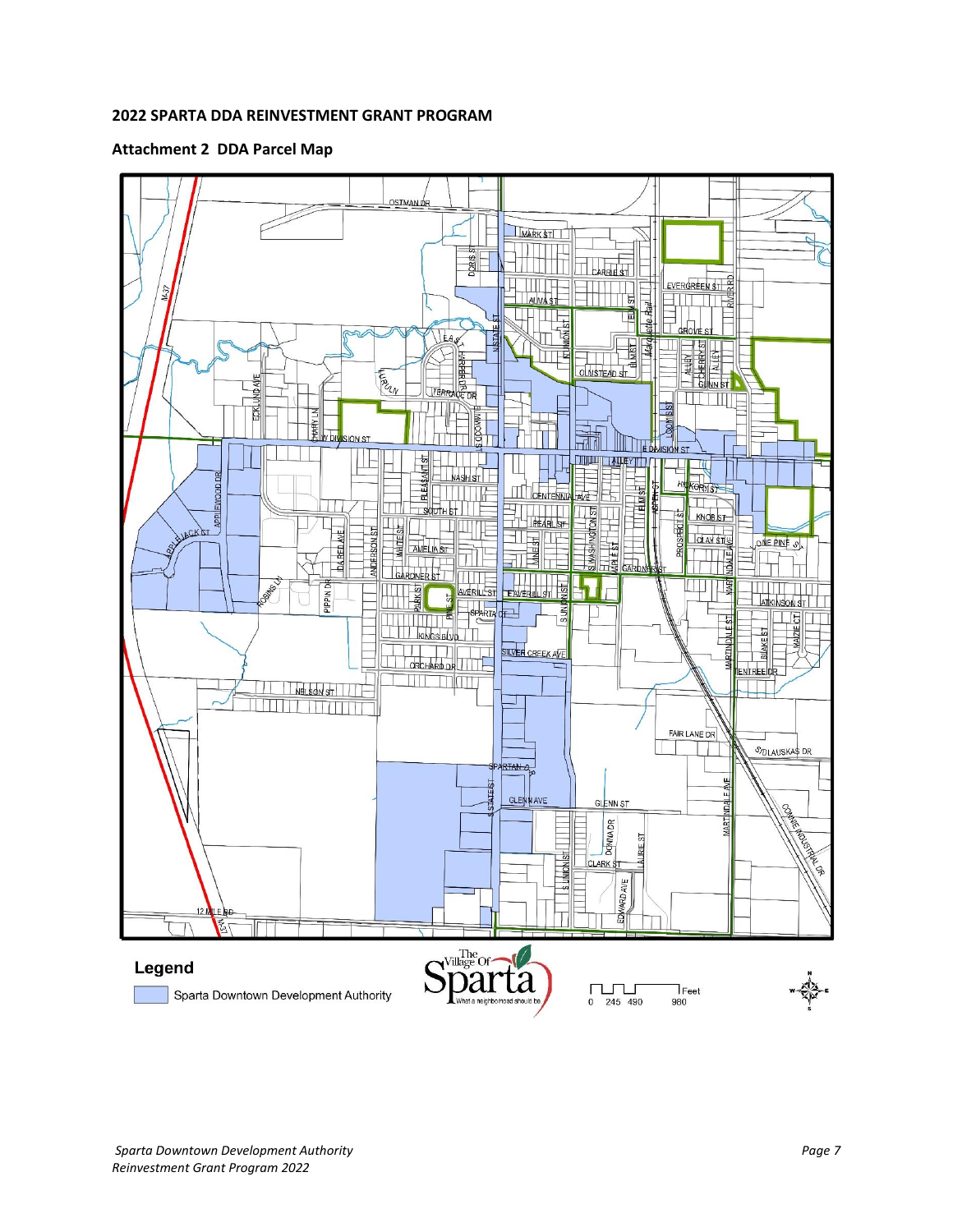#### **2022 SPARTA DDA REINVESTMENT GRANT PROGRAM**

#### **Attachment 3 DDA Parcels Listed**

41-05-23-102-009 10 Division St E NW 41-05-22-130-005 100 Applewood Dr NW 41-05-23-101-023 100 Division St E NW 41-05-22-476-013 10087 Sparta Ave NW 41-05-23-301-024 10372 Sparta Ave NW 41-05-22-126-012 10689 Applewood Dr NW 41-05-22-126-011 10711 Applewood Dr NW 41-05-22-126-014 10775 Applewood Dr NW *41-05-14-351-053* 109 Division ST E NW *41-05-14-351-074* 11 Division St E NW 41-05-15-480-011 11 State St N NW 41-05-22-227-026 11 State ST S NW *41-05-14-353-003* 110 Union St N NW *41-05-14-351-015* 112 State ST N NW 41-05-15-478-033 12 State St N NW 41-05-14-353-001 120 Union St N NW 41-05-23-102-001 126 Division St E NW 41-05-23-102-028 126 Division St E NW *41-05-14-353-017* 129 E Division E NW 41-05-23-378-005 1295 12 Mile RD NW *41-05-14-353-045* 133 Division St E NW 41-05-23-102-002 134 Division St E NW 41-05-23-102-029 134 Division St E NW 41-05-23-102-003 138 Division St E NW 41-05-23-102-030 138 Division St E NW *41-05-14-353-059* 141 Division St E NW 41-05-23-102-004 142 Division St E NW *41-05-14-353-021* 147 Division St E NW 41-05-15-478-028 147 State St N NW 41-05-23-102-005 148 Division St E NW *41-05-14-353-022* 151 Division St E NW 41-05-23-102-006 152 Division St E NW *41-05-14-351-014* 152 State St N NW 41-05-23-102-007 154 Division St E NW *41-05-14-353-049* 155 Division St E NW 41-05-23-102-008 156 Division St E NW *41-05-14-353-050* 157 Division ST E NW 41-05-22-476-045 1611 12 Mile Rd NW

41-05-1-435-002 166 Olmstead ST NW 41-05-15-478-014 169 State St N NW 41-05-23-101-044 17 Union St S NW *41-05-14-351-002* 182 State St N NW 41-05-23-106-009 194 State St S NW 41-05-14-353-057 20 Union ST N NW *41-05-14-353-062* 20 Union St N NW 41-05-23-151-032 212 State St S NW 41-05-23-152-031 258 State St S NW 41-05-23-152-002 260 State St S NW

*41-05-14-353-025* 169 Division St E NW *41-05-14-353-026* 171 Division St E NW 41-05-23-103-019 172 Division St E NW 41-05-14-353-027 177 Division ST E NW 41-05-23-103-003 186 Division St E NW 41-05-14-353-040 190 Olmstead St NW *41-05-14-353-061* 190 Olmstead St NW 41-05-23-103-004 194 Division St E NW 41-05-14-353-007 195 Division ST E NW *41-05-14-353-028* 199 Division St E NW 41-05-22-130-006 200 Applewood Dr NW 41-05-23-103-005 200 Division St E NW 41-05-23-302-007 200 Union St S NW *41-05-14-353-029* 201 Division St E NW 41-05-22-126-010 2021 Applejack Ct Nw *41-05-14-353-030* 205 Division St E NW *41-05-14-353-301* 209 Division St E NW 41-05-22-126-007 2099 Applejack Ct NW 41-05-22-130-007 210 Applewood Dr NW *41-05-14-353-032* 213 Division St E NW 41-05-22-130-008 220 Applewood Dr NW 41-05-23-126-016 220 Division St E NW *41-05-14-353-041* 223 Division St E NW 41-05-23-126-014 228 Division St E NW 41-05-23-126-015 232 Division St E NW *41-05-14-353-042* 235 Division St E NW *41-05-14-353-043* 239 Division St. E NW 41-05-23-126-005 240 Division St E NW 41-05-14-353-044 241 Division ST E NW 41-05-22-282-009 259 State ST S NW

*Sparta Downtown Development Authority Page 8 Reinvestment Grant Program 2022*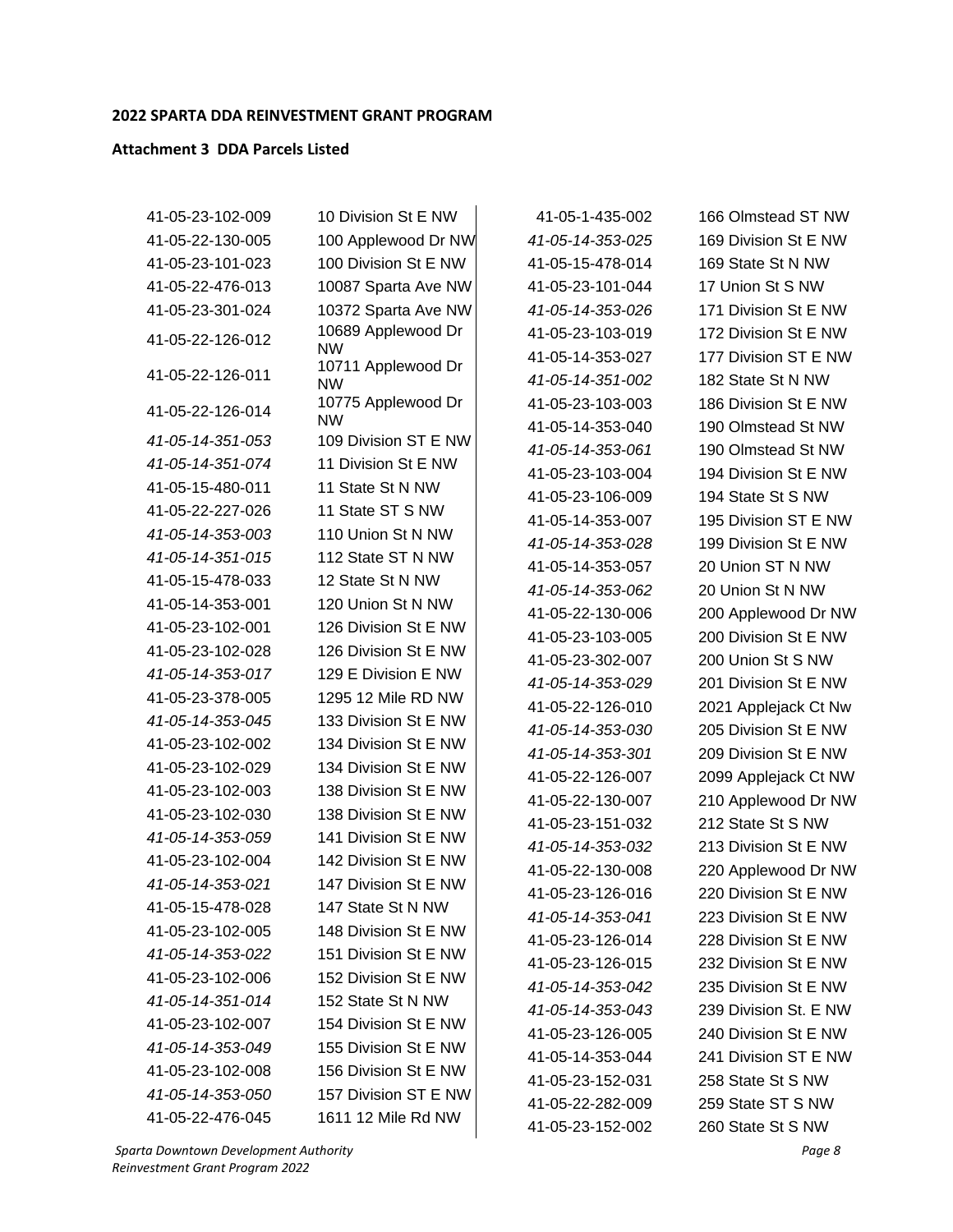| 41-05-23-101-054 | 27 Union St S NW     | 41-05-23-301-027 | 434 State St S NW               |
|------------------|----------------------|------------------|---------------------------------|
| 41-05-23-152-013 | 270 State St S NW    | 41-05-14-452-024 | 435 Division ST E NW            |
| 41-05-15-428-007 | 271 State St N NW    | 41-05-22-130-009 | 440 Division St W NW            |
| 41-05-23-152-029 | 288 State St S NW    | 41-05-23-301-029 | 440 State St S NW               |
| 41-05-14-353-013 | 30 Union St N NW     | 41-05-23-152-020 | 45 Silver Creek St NW           |
| 41-05-22-126-022 | 300 Applejack Ct NW  | 41-05-22-130-001 | 450 Division St W NW            |
| 41-05-23-152-016 | 300 State St S NW    | 41-05-23-301-030 | 450 State ST S NW               |
| 41-05-15-428-004 | 303 State St N NW    | 41-05-23-301-023 | 460 State St S NW               |
| 41-05-22-130-011 | 31 Ida Red Ave NW    | 41-05-22-126-018 | 465 Applejack Ct NW             |
|                  |                      | 41-05-14-452-025 | 465 Division ST E NW            |
| 41-05-14-380-023 | 317 Division St E NW | 41-05-23-301-026 | 470 State St S NW               |
| 41-05-14-353-012 | 32 Union St N NW     | 41-05-22-126-021 | 475 Applejack Ct NW             |
| 41-05-23-152-018 | 320 State St S NW    | 41-05-22-476-043 | 475 Glenn Avenue W              |
| 41-05-22-126-013 | 33 Applewood Dr NW   |                  | <b>NW</b>                       |
| 41-05-23-152-019 | 330 State ST S NW    | 41-05-22-476-046 | 475 Glenn Avenue W<br><b>NW</b> |
| 41-05-14-353-011 | 34 Union ST N NW     | 41-05-22-476-017 | 475 State St S NW               |
| 41-05-22-476-042 | 545 State ST S NW    | 41-05-23-201-013 | 476 Division St E NW            |
| 41-05-22-476-042 | 545 State ST S NW    |                  | 48 Union St N NW                |
| 41-05-22-476-042 | 545 State ST S NW    | 41-05-14-353-055 |                                 |
| 41-05-22-476-042 | 545 State ST S NW    | 41-05-22-126-023 | 485 Applejack Ct NW             |
| 41-05-22-476-042 | 545 State ST S NW    | 41-05-22-476-044 | 485 State St S NW               |
| 41-05-23-153-007 | 343 S Union St S NW  | 41-05-22-476-044 | 485 State St S NW               |
| 41-05-22-283-014 | 345 State St S NW    | 41-05-14-353-063 | 489 AppleJack Ct NW             |
| 41-05-23-153-014 | 350 State St S NW    | 41-05-22-126-024 | 489 Applejack Ct NW             |
| 41-05-14-353-010 | 36 Union ST N NW     | 41-05-14-379-007 | 49 Loomis St NW                 |
| 41-05-14-301-002 | 370 State St N NW    | 41-05-14-380-021 | 50 Loomis St NW                 |
| 41-05-14-380-027 | 389 Division St E NW | 41-05-14-353-054 | 50 Union ST N NW                |
| 41-05-23-128-022 | 390 Division St E NW | 41-05-14-353-056 | 50 Union ST N NW                |
| 41-05-23-128-023 | 398 Division St E NW | 41-05-23-201-010 | 500 Division St E NW            |
| 41-05-23-153-011 | 399 Union St S NW    | 41-05-23-351-055 | 510 State ST S NW               |
| 41-05-23-153-015 | 400 State St S NW    | 41-05-23-351-055 | 510 State St S NW               |
| 41-05-14-380-020 | 401 Division ST E NW | 41-05-22-476-041 | 525 State St S NW               |
| 41-05-23-201-020 | 406 Division St E NW | 41-05-23-351-041 | 530 State ST S NW               |
| 41-05-14-451-011 | 409 Division ST E NW | 41-05-23-351-041 | 530 State ST S NW               |
| 41-05-23-201-018 | 410 Division St E NW | 41-05-22-476-042 | 545 State ST S NW               |
| 41-05-23-301-010 | 410 State St S NW    | 41-05-22-476-036 | 565 State St S NW               |
| 41-05-22-130-010 | 416 Division St W NW | 41-05-14-353-051 | 62 Union St N NW                |
| 41-05-23-201-019 | 420 Division St E NW | 41-05-14-351-032 | 71 Division ST E NW             |
| 41-05-23-301-012 | 420 State St S NW    | 41-05-14-351-055 | 71 Union St N NW                |
| 41-05-23-201-021 | 424 Division St E NW | 41-05-23-101-005 | 72 Division St E NW             |
| 41-05-23-201-012 | 430 Division St E NW | 41-05-14-351-054 | 73 Union St N NW                |
| 41-05-14-452-023 | 433 Division ST E NW | 41-05-23-101-042 | 74 Division ST E NW             |
|                  |                      | 41-05-22-126-015 | 75 Applewood Dr NW              |
|                  |                      |                  |                                 |

*Sparta Downtown Development Authority Page 9 Reinvestment Grant Program 2022*